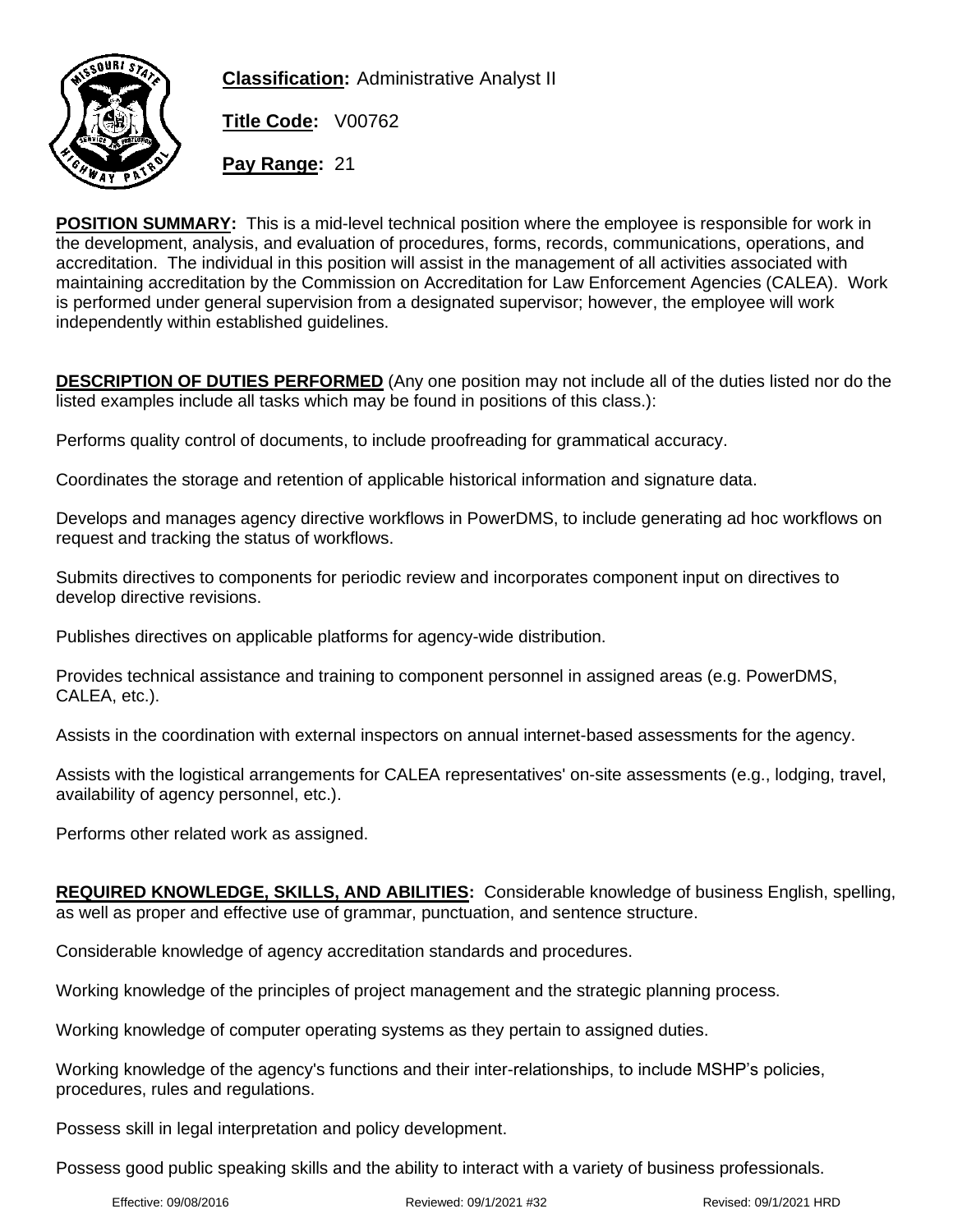## **Classification:** Administrative Analyst II **Classification:** Page 2

Must be skilled in time management techniques and prioritization.

Must possess excellent interpersonal skills to deal effectively with various personalities.

Ability to analyze and manage the implementation of special projects, assignments, and programs.

Ability to assist in the preparation and/or maintenance of reports, standards, policies, procedures, guidelines, and technical manuals.

Ability to gather, assemble, correlate, analyze, and interpret monthly statistics.

Ability to evaluate and modify internal procedures and systems.

Ability to work closely as a cooperative team and display professionalism and team leadership in the training and supervision of others, to include the monitoring and evaluation of others.

Ability to work independently in an organized, efficient manner and exercise independent judgement and discretion.

Ability to follow complex instructions and work within the pressure of regular deadlines.

Ability to demonstrate excellent management skills.

Ability to provide technical assistance and guidance in work methods and program procedures.

Ability to operate basic office equipment as detailed in the description of duties.

Ability to handle restricted and confidential information in a professional manner and maintain the information as such.

Ability to communicate in English clearly and concisely, both orally and in writing.

Ability to establish and maintain harmonious working relations with others.

Ability to work with material that may be of a sexual nature relating to criminal activity (e.g., written material, photographs, and/or verbal language, etc.).

Ability to perform job related travel.

Ability to work hours as assigned.

**MINIMUM EXPERIENCE AND EDUCATION REQUIRED** (The following represents the minimum qualifications used to accept applicants, provided that equivalent substitution will be permitted in case of deficiencies in either experience or education.):

Possession of a high school diploma or equivalent and one year as an Administrative Analyst I with the Missouri State Highway Patrol; or possess at least five years of technical or professional experience in public or business administration, including one or more years in the analysis and/or development of methods and procedures, or forms design.

## **FLSA STATUS:** Non-Exempt